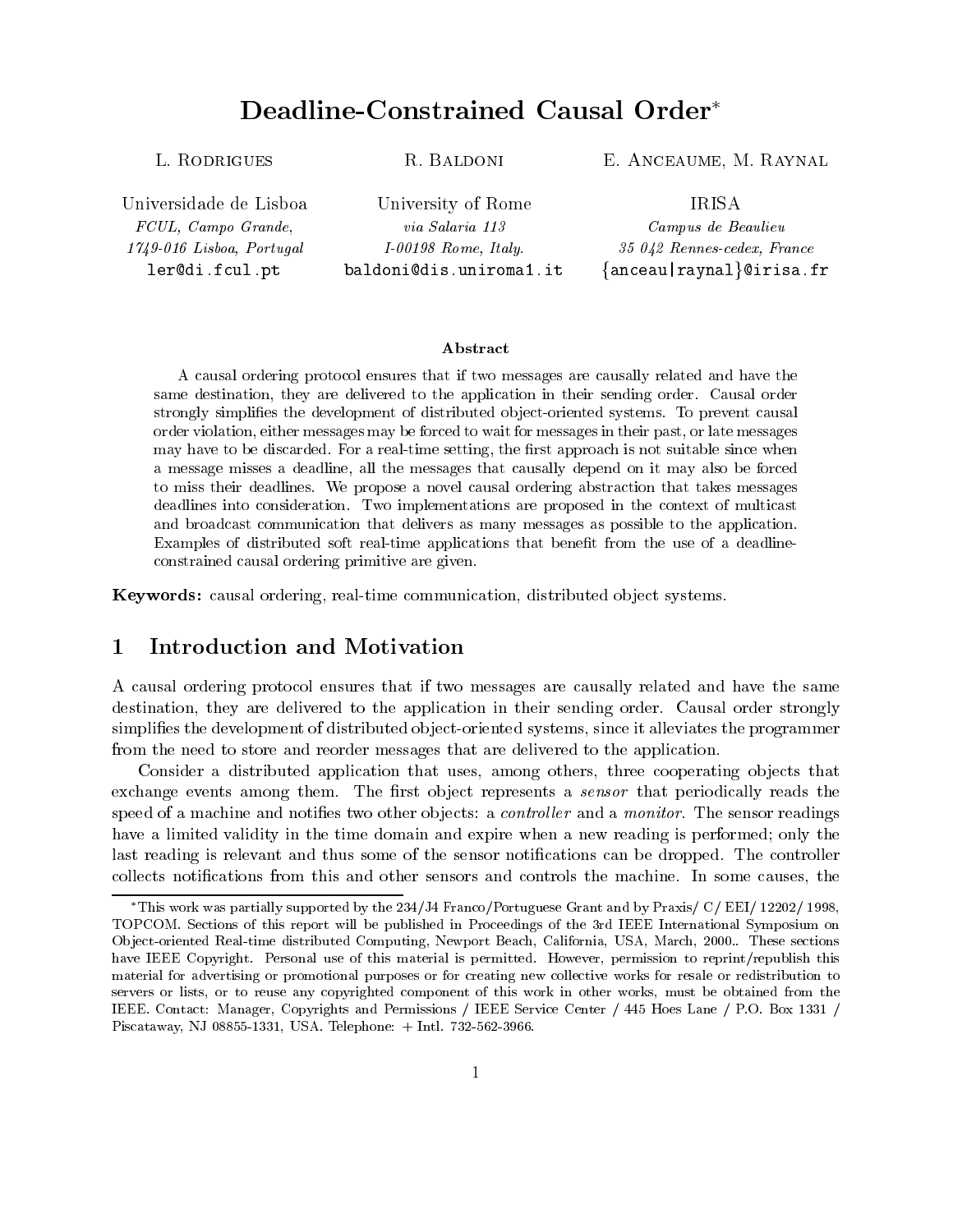

b) all messages dependent on reading 1 delayed at the monitor

Figure 1: Exchanging Notifications

controller might decide to stop the machine, in which case it also sends a notification to the monitor. The monitor just collects notifications from the other components and represents them in a form suitable for human operators. This scenario is illustrated in Figure 1-a.

Consider that the controller decides to stop the machine due to a notification from the sensor. In this case, causal order would ensure that the monitor would receive the sensor reading before the notification that the machine was stopped: the processing of these notifications in the wrong order would falsely indicate a malfunction in the controller (the delayed reading could indicate that the machine was still operating).

To prevent causal order violation, i) a message may be forced to wait for messages in its past, or ii) late messages may have to be discarded. The first approach is not suitable for real time settings since, when a message misses a deadline, all the messages that causally depend on it may be also forced to miss their deadlines. In our example, if a notification of a reading from the sensor to the monitor is delayed, all causally dependent notifications, including the notification that the machine was stopped, would be also delayed as illustrated in Figure 1-b.

In several soft real-time environments such as the ones described here, it makes more sense to allow delayed messages to be dropped than to force many other causality related messages to miss their deadlines. In Section 2 we show that this model also matches the requirements of distributed trading systems. For such applications, it is crucial to deliver messages within their deadlines and, possibly, without violating their sending order.

The paper introduces the notion of deadline-constrained causal order and presents an algorithm to enforce this ordering policy in the context of multicast and broadcast communication. The paper also relates deadline-constrained causal order with the notion of  $\Delta$ -causal ordering [21], introduced in the context of multimedia systems and later refined and formalized in  $[3, 4]$ .

The paper is structured into five sections. Section 2 presents the model of asynchronous distributed executions and introduces the formal denition of deadline-constrained causal order. Sec-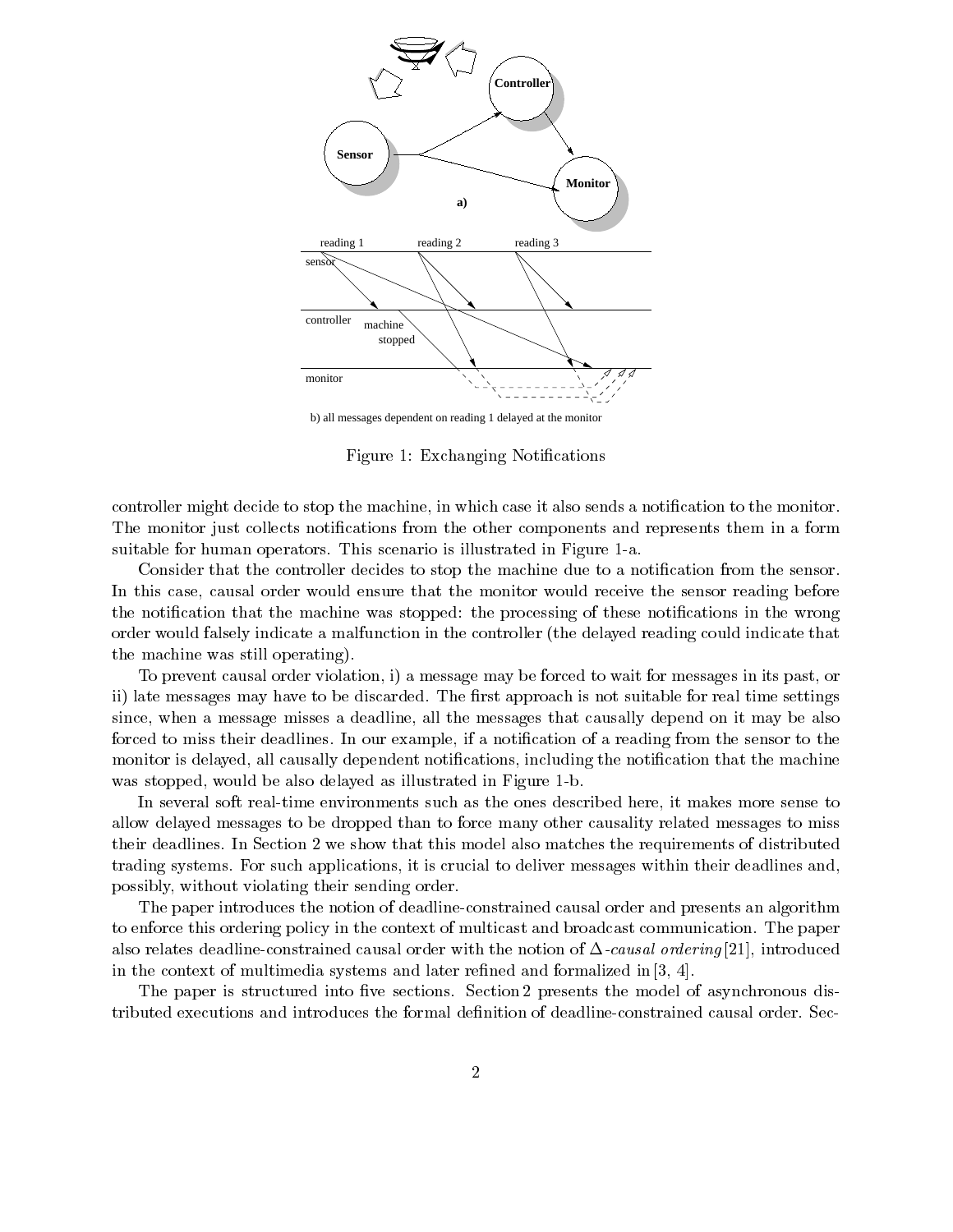

Figure 2: Message Delay Distribution

tion 3 presents the deadline-constrained causal ordering protocol. Section 4 presents a version of the protocol optimized for the case where broadcast communication is used. Section 5 concludes the paper. A sketch of the correctness proof of the protocol of Section 3 is given in the Appendix.

### Deadline-Constrained Causal Ordering  $\bf{2}$

### 2.1Distributed System

A distributed program is a finite set P of n sequential processes  $\{P_1, P_2, \ldots, P_n\}$  that do not have shared memory and communicate and synchronize only by exchanging messages. The underlying system, on which distributed programs execute, is composed of  $n$  processors (for simplicity, we assume one process per processor) that can exchange messages. When a message arrives on a channel, it can be delivered as soon as its delivery condition becomes true; in a system with no special constraints on deliveries<sup>-</sup> this condition is always true. We assume that each pair of processes is connected by a real-time unreliable channel (messages can be lost or duplicated). Messages delays have a distribution similar to the one depicted in Figure 2.Thus, if deadlines are reasonably selected, most messages will meet those deadlines. Nevertheless, the channel may exhibit occasional timing-failures [6] if the chosen deadline is smaller than the absolute worst-case delay  $(TD_{max},$  in the figure). For sake of clarity, we assume that processing steps take no time, only message transfer delays consume time. In this paper we are concerned with the class of applications with timeliness requirements where it is acceptable to drop some messages.

### 2.2Distributed Executions

At the application level, execution of a process produces a sequence of events which can be classified as: send events, delivery events, and internal events. An internal event may change only local variables; send or delivery events involve communication. The causal ordering of events in a distributed execution is based on Lamport's happened-before relation [12] denoted by  $\rightarrow$ . If a and b are two events then  $a \rightarrow b$  iff one of these conditions is true:

- $\mathbf{y}$  a and b occur at the same process and a process b;
- (ii) a send of a message message message m and b  $\alpha$  message message model b  $\alpha$  and delivery event of the same message;

 $1<sup>1</sup>$ Examples of special constraints in deliveries are FIFO order, causal order and deadline-constrained causal order.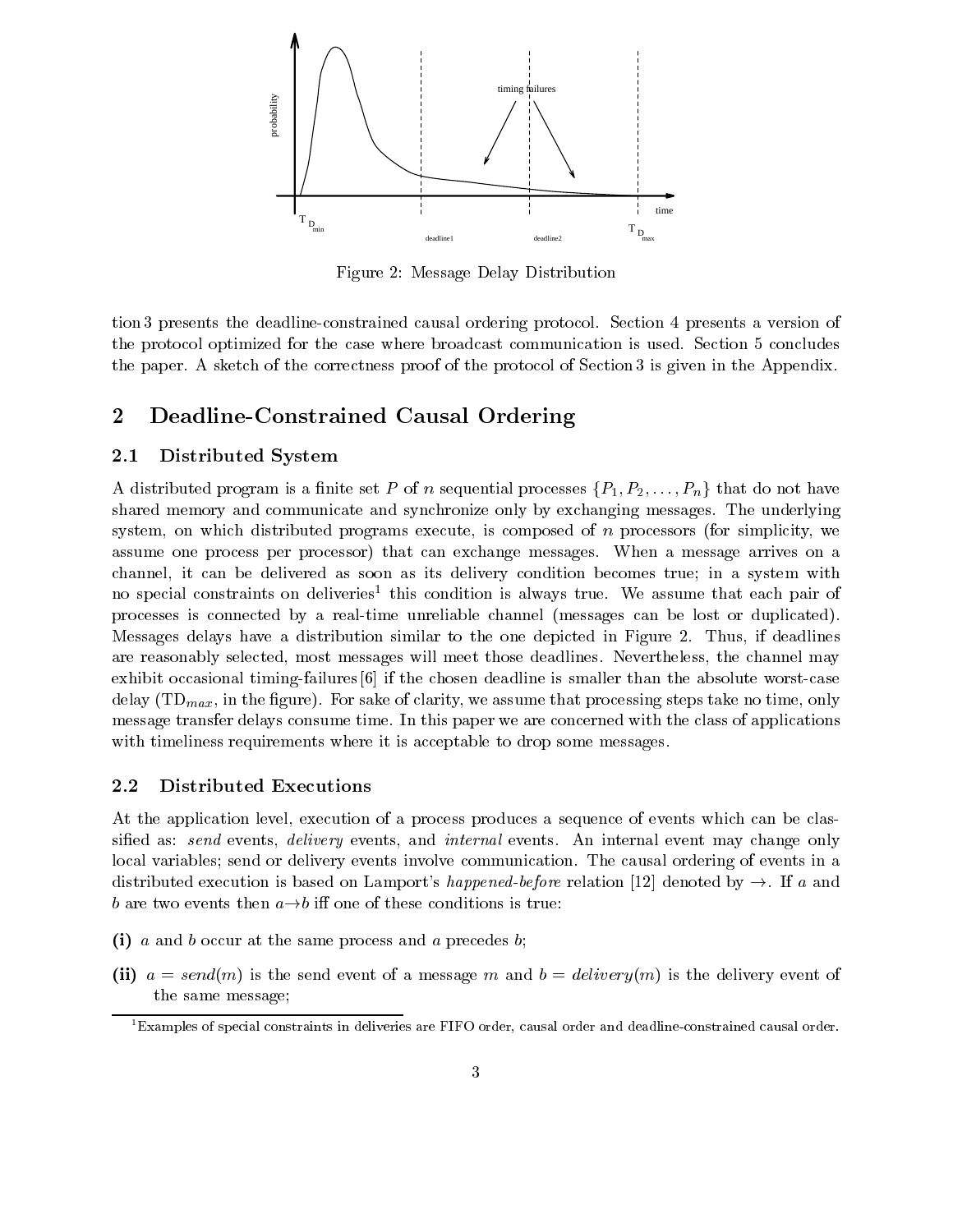### (iii) there exists an event c such that  $a \rightarrow c$  and  $c \rightarrow b$ .

Such a relation allows us to represent a distributed execution as a partial order of events, called  $\hat{E} = (E, \rightarrow)$  where E is the set of all events. Hereafter, we call  $M_{\widehat{E}}$  the set of all messages exchanged in  $E$  and we do not consider internal events since they do not anect the causal ordering of events.  $\blacksquare$ 

### 2.3Global Clock

To enforce the real-time delivery constraints, processes are endowed with a global clock value whose drift with respect to physical time is bounded, and whose granularity and precision [11, 17] are such that all the causally dependent events are produced at different times. Many clock synchronization protocols have been described in the literature. Some currently used protocols provide a global clock synchronization that bounds the clock drift value,  $\epsilon$ , within  $5 - 10$  milliseconds [8]. Additionally, new algorithms exist that can synchronize clocks in the large-scale [18].

### 2.4Deadline of a Message

The *deadline<sub>m</sub>* of a message m is the absolute value of the global clock before which the message must be delivered to the application. Without loss of generality, we assume that  $\epsilon$  is incorporated in the deadline of the message.

If a message arrives at its destination before the deadline and if its delivery does not violate causal order it should be delivered to the application. Such message is allowed to wait for preceding messages. A message is delivered to the application as soon as all the preceding messages have been delivered or when its deadline is about to expire, whichever comes first. If a message is received after one of its successors has been delivered, it is considered late and must be discarded to avoid a causal order violation [19]. Deadline-constrained causal order can thus be dened as follows:

 $D$ enintion [Deadline-Constrained Causal Ordering]: A astributed computation E respects deadline-constrained causal ordering if:

i. All delivery events respect causal ordering. This means that for any two messages  $m_1$ and  $m_2 \in M_{\widehat{F}}$ , if send $(m_1) \to send(m_2)$  and  $m_1$ ,  $m_2$  have the same destination process  $p_j$ , and both are delivered to  $p_j$ , then deliver $(m_1) \rightarrow$  deliver $(m_2)$  at  $p_j$ .

ii. Any message m in  $M_{\hat{F}}$  that arrives before its deadline (deadline<sub>m</sub>) and whose delivery will not violate causal order with respect to previously delivered messages, is delivered before deadlinem.

In the context of broadcast communications, an example of deliveries respecting deadlineconstrained causal ordering is shown in Figure 3. Note that the deadlines of  $m_2$  and  $m_3$  are shorter that that of  $m_1$  even though  $m_1 \to m_2 \to m_3$ . In this example  $m_2$  and  $m_3$  are delivered to all processes before their deadlines but, in order to do so,  $m_1$  must be dropped at r.

### 2.5Related work

Causal ordering means that if two message sends are causally related [12] and have the same destination, then the corresponding messages are delivered in their sending order. Typically, causal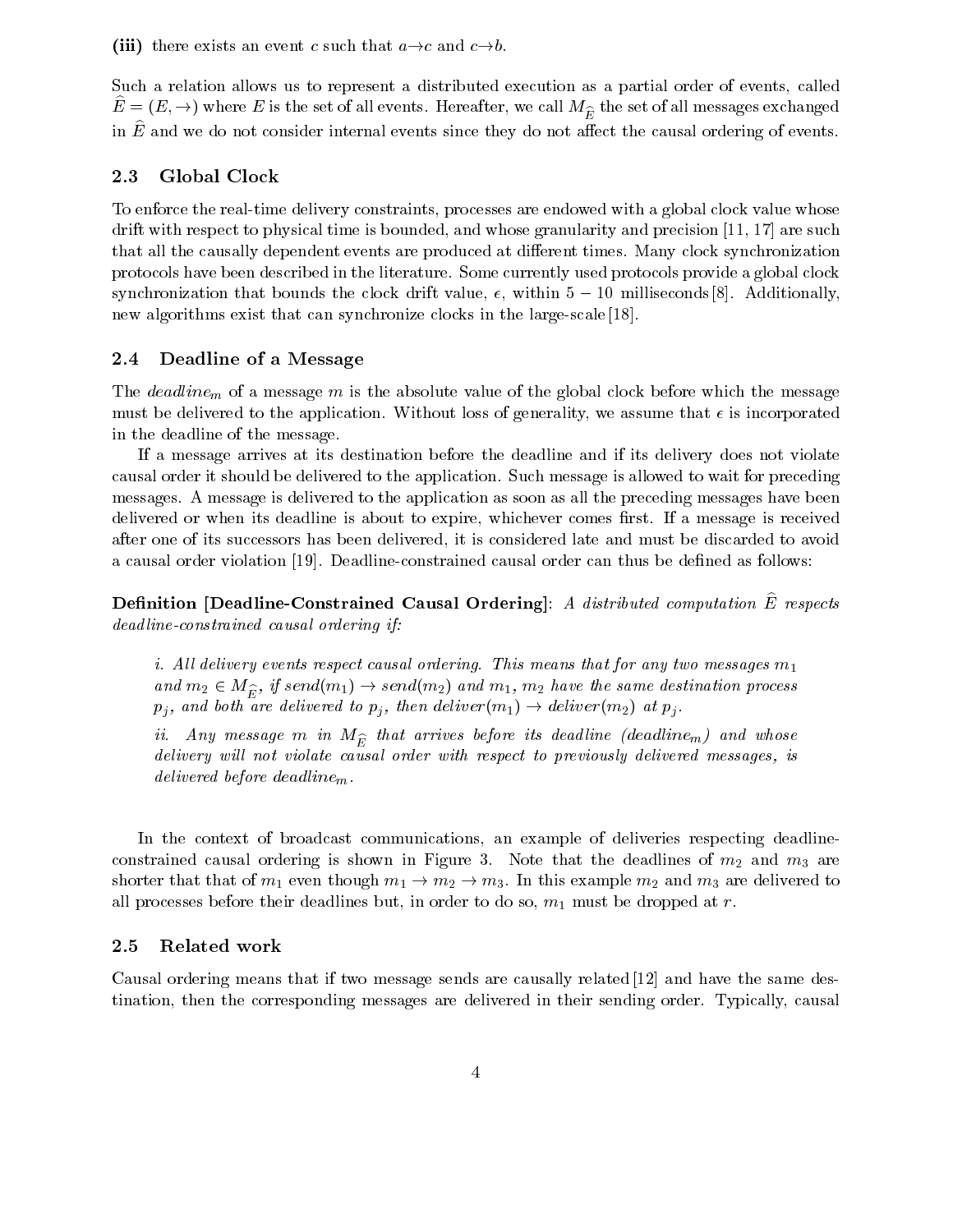

Figure 3: Broadcast Deliveries Respecting Deadline-Constrained Causal Ordering

order protocols assume reliable channels [5, 16]; a message is only delivered when all preceding messages have been delivered.

The notion of  $\Delta$ -causal ordering, introduced in [21], and later refined and formalized in [3, 4] extends this principle. In this model, messages can be lost and have a *lifetime*,  $\Delta$ , after which their data can no longer be used. In other words, messages whose transmission delays are greater than  $\Delta$  are considered to be lost.  $\Delta$ -causal order strives to deliver as many messages as possible before their deadlines in such a way that these deliveries respect causal order.  $\Delta$ -causal order considers that all messages have the same lifetime, namely,  $\Delta$ .

Deadline-constrained causal order resembles  $\Delta$ -causal order in the sense that both associate a deadline with a message. However, in  $\Delta$ -causal a message must wait for its predecessors if these predecessors are timely. In deadline-constrained causal order, each message has its own deadline and, it if arrives on time, never misses its deadline due to preceding messages. It should be noted that if all the messages have the same timeliness constraints (i.e, if the deadline is always set to the sending time plus the constant  $\Delta$ ) deadline-constrained causal order and  $\Delta$ -causal order are equivalent. More generally, when we consider a reliable distributed system and messages whose contents have no delivery constraints, both deadline-constrained causal order and  $\Delta$ -causal ordering are equivalent to the original definition of causal ordering given by Birman and Joseph in  $[5]$ .

Several protocols implementing pure causal ordering [2, 5, 16] and  $\Delta$ -causal ordering [3, 1, 4] appeared in the literature. In this paper we introduce a new protocol able to enforce deadlineconstrained causal order.

### 2.6Where Deadline Constrained Causal Ordering is Useful

Scheduling messages deliveries respecting deadline constrained causal order can be useful for distributed trading systems such as stock market exchange and distributed auction sales where each message contains an offer and this offer is valid till a given time (which corresponds to the deadline of the message).

As an example, let processes in Figure 4 participate to an auction sell of a good and let us assume, for simplicity, that each message (or offer) gets its destination within its deadline. Each offer is broadcast to all participants and its value must be greater than all the offers that causally precede it. In such an application, all participants would like to see as many offers as possible in their sending order to define their buy strategies. However, an auctioneer does not want to miss a recent (and thus bigger) offer while waiting for a previous (and smaller) one.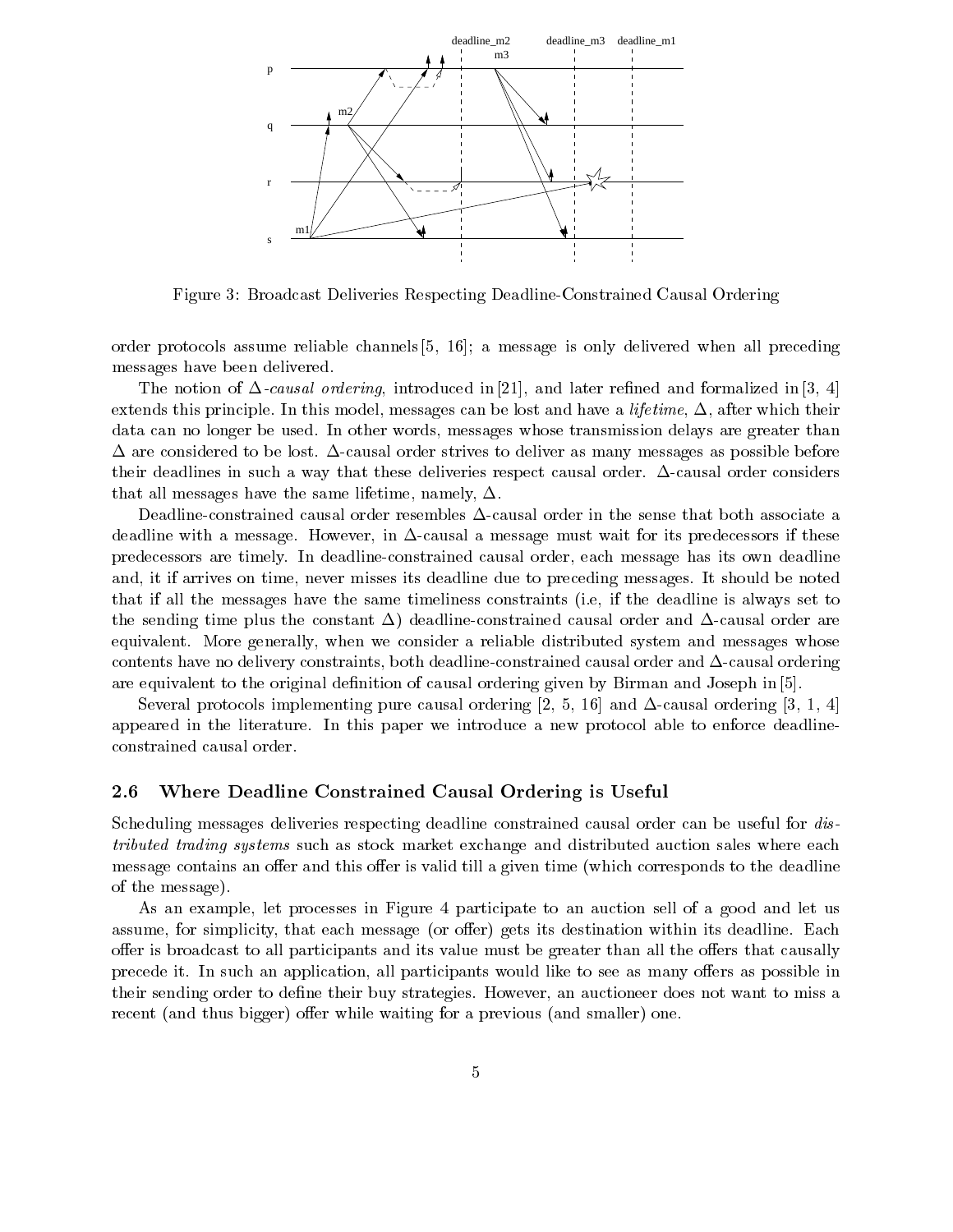

Figure 4: An Example of Communication Pattern During an Auction sale

The auctioneer starts the public sale of a good by using message "start-auction" which piggybacks, among others, the initial offer. Process  $p$  receives start message from the auctioneer and issues the offer "o1". This offer is valid till deadline<sub>01</sub>. Process q receives the offer "o1" and makes the offer " $02$ ". The offer of q cannot be delivered to r and to the auctioneer upon its arrival as it would violate deadline constrained causal ordering  $(\text{``o1''}$  has not arrived yet). According to that ordering, the delivery of " $o2$ " at r occurs after the arrival (and the delivery) of " $o1$ ". This meets the fact that as many offers as possible are delivered in their sending order to any participant. The delivery of " $02$ " at the auctioneer occurs at time *deadline*<sub>02</sub>. As, each offer is greater than all the offers that causally precede it, the auctioneer meets its requirement.

The previous example indicates that distributed trading systems need a communication protocol that is able to deliver messages within their deadlines and, possibly, without violating their sending order. Deadline constrained causal order is a tool solving such a problem in a simple way.

## 3 A Deadline-Constrained Causal Order Multicast Protocol

An implementation of deadline-constrained causal order multicast consists of a protocol built on top of the original underlying system, such that the send an delivery events that appear at the application layer respect the definition given in Section 2.4.

Each process  $P_i$  manages an array  $MCP_i$  (MCP stands for Message Causal Past). This array summarizes all the messages that have been sent in the current causal past of  $P_i$ . It is used by  $P_i$ to describe the causal past of the message it sends, and to ensure correct delivery -or to discardeach message it receives. The meaning of this array is:

 $\bullet \,\, MCP_i|x,y| = t \Leftrightarrow$ 

To the knowledge of  $P_i$ , the last message sent by  $P_x$  to  $P_y$  has been sent at time t

So, to correctly maintain its semantics, this array is updated each time  $P_i$  sends a message or delivers a message.

### 3.1Multicast of <sup>a</sup> Message

To multicast a message m, a sender process  $P_i$  first associates with it a specific deadline (deadlinem) and a particular set of destination processes  $(Dest_m)$ . Then,  $P_i$  calls the multicast procedure with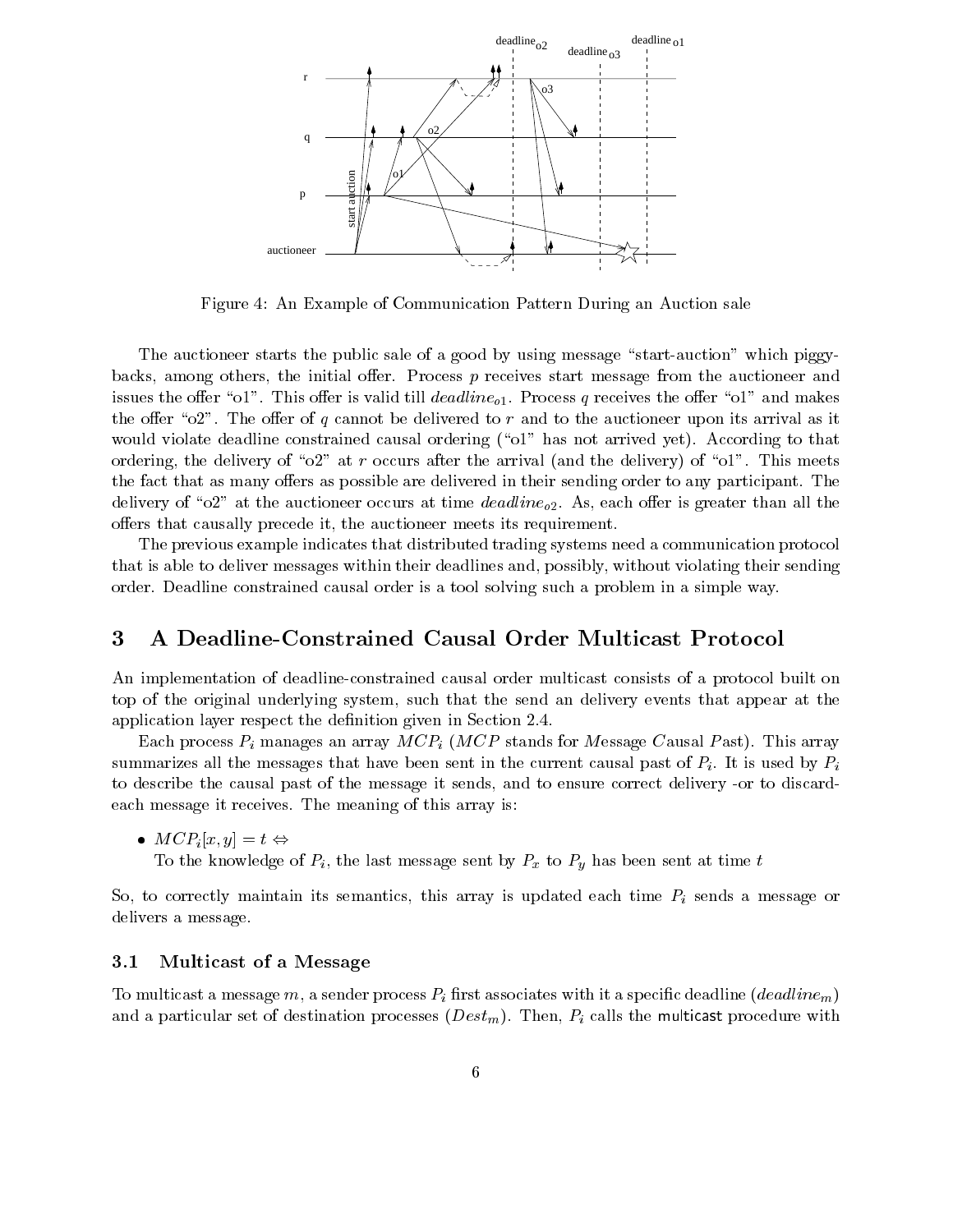**Procedure multicast** $(m, deadline_m, Dest_m)$ (S1) send time<sub>m</sub>  $\leftarrow$  current time; (S2)  $\forall j \in Dest_m \textbf{ do } MCP_i[i,j] \leftarrow send\_time_m \textbf{ od};$ (S3) let  $MCP_m = MCP_i$ ; (S4)  $\forall j \in Dest_m$  do send(m, deadline<sub>m</sub>,  $MCP_m$ ) od When  $(m, deadline_m, MCP_m)$  is received from  $P_i$ : let  $Deadline\_arr\_succ_m \equiv \{deadline_{m'} \text{ such that } m' \text{ arrived and } MCP_m \leq MCP_{m'} \};$ let too late  $\equiv$  (deadline<sub>m</sub>  $\lt$  current time); let logical deadline<sub>m</sub>  $\equiv$  (current time  $=$  min({Deadline\_arr\_succ<sub>m</sub>})); let  $Del\_viol\_CO \equiv (MCP_m[j, i] \leq MCP_i[j, i])$ ; let  $Del\_\_{ok} \equiv ((MCP_i [j, i] < MCP_m [j, i]) \land (\forall x \neq j : (MCP_m [x, i] \leq MCP_i [x, i]))$ ; (R1) if too late  $\vee$  Del\_viol CO then discard(m) (R2) else (R3) wait  $(Del\_ok \vee logical\_deadline_m);$  Delivery Condition: DC(m) % If DC(m1) and DC(m2) become simultaneously true, and if if  $MCP_{m1} < MCP_{m2}$  %  $%$  then deliver m1 before m2  $%$  $(R4) \qquad \qquad \forall (x, y) : MCP_i [x, y] \leftarrow max(MCP_i [x, y], MCP_m [x, y]);$ (R5) Delivery of m to  $P_i$  % Event  $del_i(m)$  % (R9) endif

Figure 5: Multicast protocol

the parameters  $m, deadline_m$  and  $Dest_m$  (Figure 5). It is important to note that different messages can have different deadlines and distinct sets of destination processes.

This procedure is implemented asdescribed in Figure 5. It works in the following way. First (lines S1-S2),  $P_i$  updates the entries of the array  $MCP_i[i, j]$  corresponding to all the destination processes. If  $P_i \in Dest_m$ , then  $MCP_i[i, j]$  is updated to the sending time of m. So,  $\forall (x, y)$ ,  $MCP_i[x, y]$  is the sending time of the last message sent by  $P_x$  to  $P_y$ , to the current  $p_i$  knowledge, i.e., it represents the knowledge of m about its causal past. This knowledge it stored in  $MCP_m$ (line S3). Finally, the message with all its control data is sent to each destination process.

It is important to note that the message causal past associated with  $m$  includes  $m$  itself. More precisely, if m is sent to  $P_i$ , then  $MCP_m[i, j] = send\_time_m$ . Using this approach,

$$
m \to m' \Leftrightarrow MPC_m < MPC_{m'}
$$

where

$$
MPC_m < MPC_{m'} \Leftrightarrow \forall x, y :: MCP_m[x, y] \le MCP_{m'}[x, y] \land \exists x, y : MCP_m[x, y] < MCP_{m'}[x, y]
$$

Also, if

$$
MPC_{m'} \nleq MPC_{m''} \wedge MPC_{m''} \nleq MPC_{m'}
$$

then m and  $m'$  are said to be *concurrent* messages.

#### 3.2Reception of <sup>a</sup> Message

Let us first give a simple description of the protocol shown in Figure 5, then we point out more precisely the predicates that govern protocol actions.

When a message m, multicast by  $P_i$ , arrives at  $P_i$ , a predicate is evaluated (R1) to check if m has to be discarded due to its deadline expiration or if to the fact its delivery would violate causal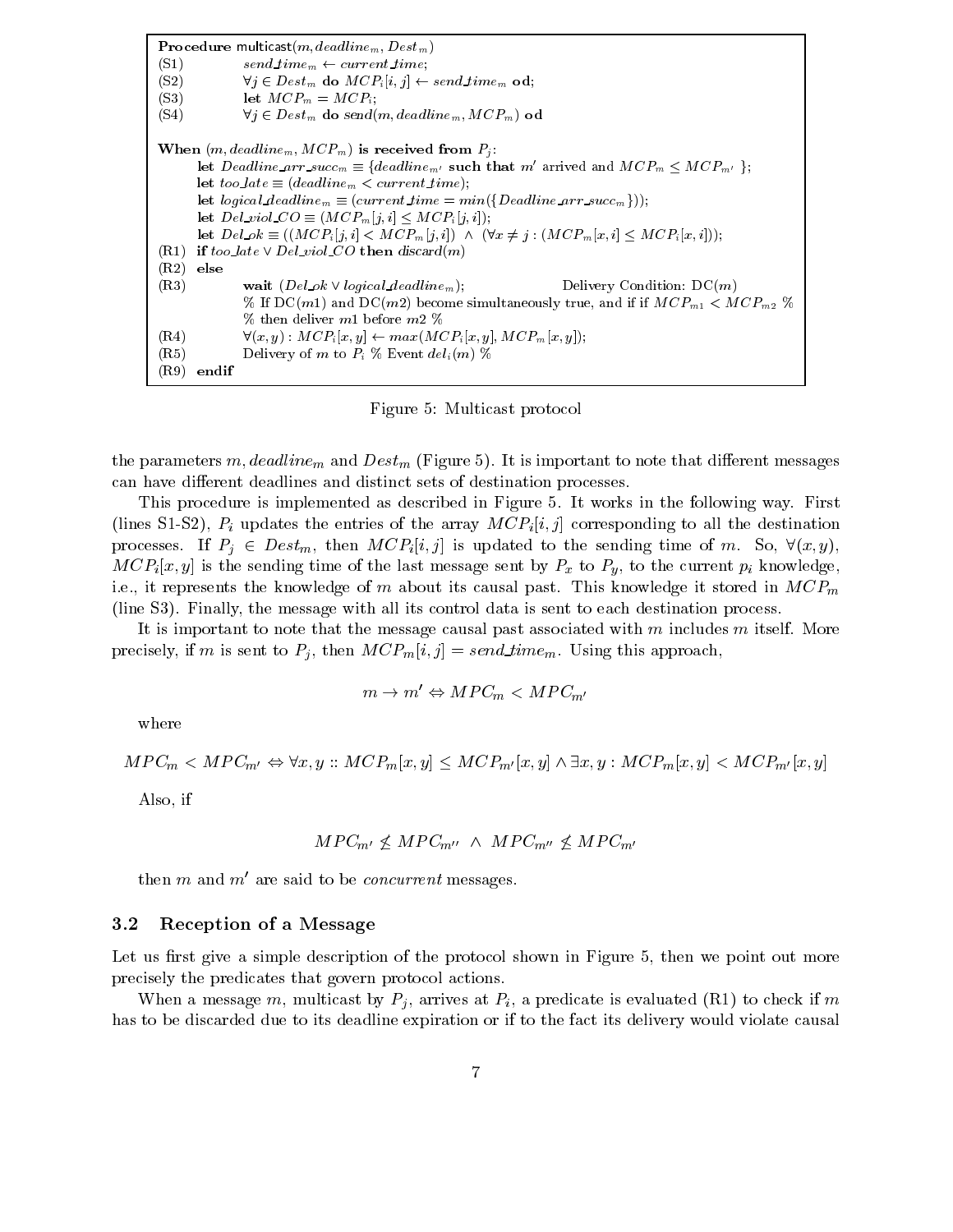ordering. Otherwise, m enters a wait condition  $(R3)$ , called delivery condition  $DC(m)$ . When it becomes true, this condition gives rise to the corresponding delivery event (R5). Note that, in some cases multiple messages exit from the wait condition at the same time, then their deliveries at process  $P_i$  must be sequenced in a correct way to guarantee deadline-constrained causal ordering as remarked in the protocol. When delivering a message, the current knowledge of  $P_i$  on the message causal past  $(MCP_i)$  is updated accordingly (line R4): the knowledge carried by m  $(MCP_m)$  is added to the current knowledge of  $P_i$  ( $MCP_i$ ). Let us finally remark that once a message has been delivered, it does not longer exist at the multicast protocol layer.

The condition to discard a message, to deliver a message and to sequence multiple concurrent deliveries are detailed in the rest of the section.

**Discarding a Message.** When a message m arrives at process  $P_i$ , m is discarded if the following the predicate is true (line R1):

$$
(too\_late \vee Del\_viol\_CO)
$$

where

- $\bullet$  too\_late  $\equiv$  (deadline<sub>m</sub>  $<$  current\_time). If this predicate is true,  $m$  has bypassed its deadline. Consequently, it is discarded in order not to violate part (ii) of Deadline-Constrained Causal Ordering Definition.
- Del\_viol\_CO  $\equiv (MCP_m|j,i] \leq MCP_i|j,i|$ .

If this predicate is true, a message m' such that  $m \to m'$  has previously been delivered to  $P_i$ . Consequently m is discarded in order to not violate part (ii) of the deadline-constrained causal ordering definition.

This situation is described in Figure 6, where four messages are multicast.  $Dest_{m_1} = \{P_i, P_k\},\$  $Dest_{m_2} = \{P_i, P_j\}, \ Dest_{m_3} = \{P_i\}, \text{ and } Dest_{m_4} = \{P_k, P_i\}.$  Due to its short deadline,  $m_4$ is delivered when this deadline occurs without violating the causal ordering with respect to already delivered messages. But, due to this delivery,  $MCP_i[j, i]$  will be updated to  $s_{CHa\_time}$   $m_1$  (this information comes from the causal chain of messages  $m_1, m_2, m_4$  and from the update at line R7 when these messages are delivered). As it can be observed, the delivery of  $m_4$  at  $P_i$  will entail the discard of  $m_1$  when  $m_1$  arrives at  $P_i$  (even if it arrives before its deadline).

**Delivering a Message.** If the predicate (too *late*  $\vee$  *Del viol* CO) is false, then m can be delivered. The time at which this event will occur will be defined by the **wait** condition of line (R3). This condition allows the delivery of <sup>m</sup> only when the following predicate, namely delivery condition  $DC(m)$ , becomes true:

 $(Del\_ok_m \vee logical\_deadline_m)$  DC(*m*)

where

•  $Del\_ok_m \equiv ((MCP_i [j, i] < MCP_m [j, i]) \wedge (\forall x \neq j : (MCP_m [x, i] \leq MCP_i [x, i])).$ 

If this predicate is true, m can be delivered as its delivery respects part (i) of the deadlineconstrained causal ordering definition. Let us note that this condition expresses causal delivery when there are no deadline constraints [16].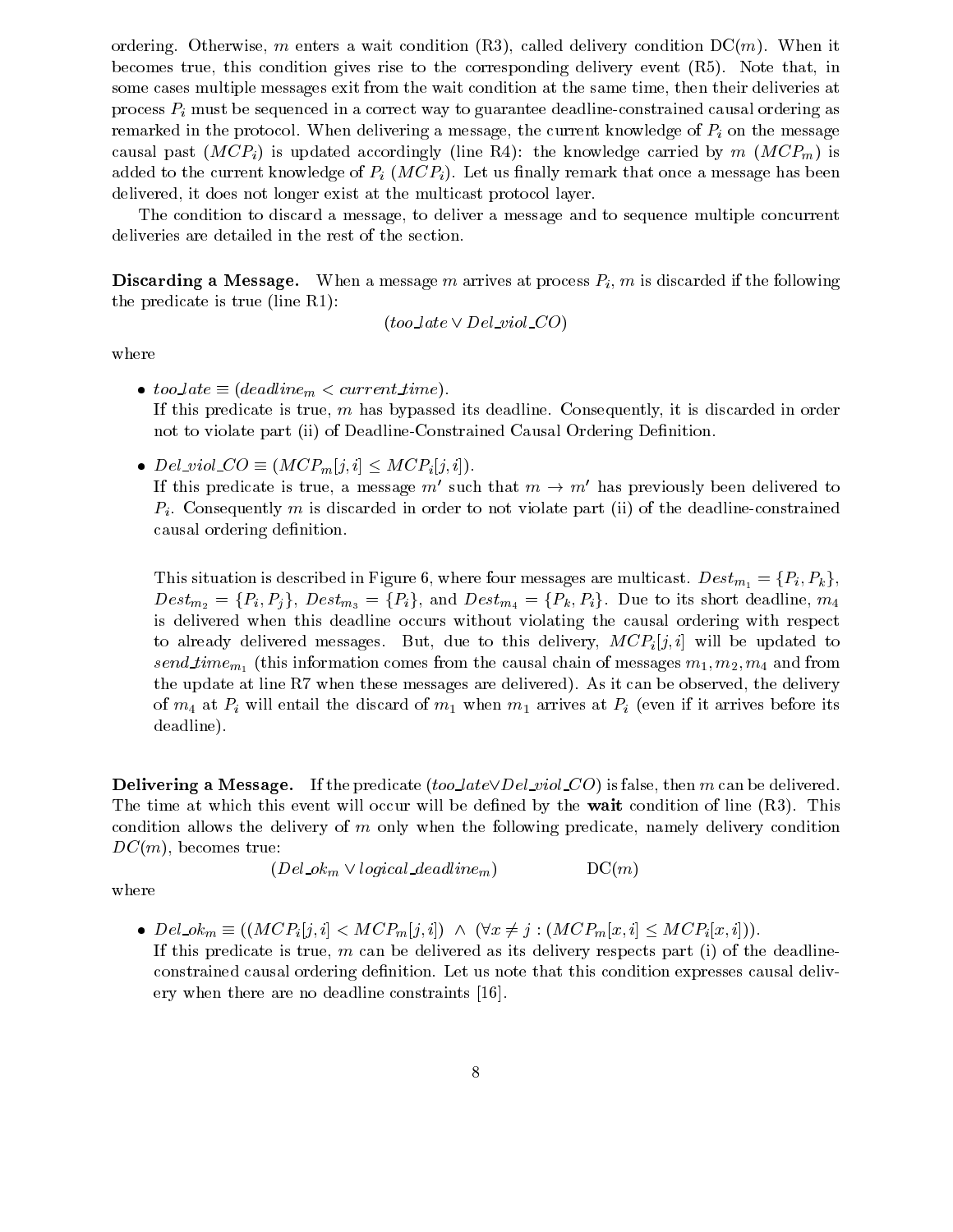

Figure 6: Sequencing Multiple Concurrent Deliveries

- logical deadline $m \equiv (current\_time = min(\{deadline\_arr\_succ_m\}))$
- where deadline arr succ<sub>m</sub> = {deadline<sub>m'</sub> such that m' arrived and  $MCP_m \leq MCP_m$ } (note that this set include  $deadline_m$  and the deadlines of the successors of m that have arrived and are not yet delivered). In other words, each arrived message  $m$  is associated with a logical deadline which corresponds to the closest deadline among its own deadline and those from the arrived messages that causally follow  $m$ . We have two cases:
	- 1. If deadline<sub>m</sub> =  $min({\lbrace deadline\_arr\_succ_m \rbrace})$ , then logical deadline  $\equiv (current\_time =$ deadline<sub>m</sub>). In this case, if the predicate becomes true, m can be delivered as this action does not violate deadline-constrained causal ordering. Note that here the logical deadline of m corresponds to its physical deadline  $(deadline_m)$ . This is the case of message  $m_4$  depicted in Figure 6 at time *deadline*<sub>m<sub>4</sub>.</sub>
	- 2. If deadline<sub>m</sub> > min({deadline\_arr\_succ<sub>m</sub>}), when the predicate logical\_deadline becomes true it means that the deadline of a message  $m'$  such that  $m \to m'$  is imminent and  $m'$  is being delivered. In this case, m must be delivered before  $m'$  in order not to violate deadline constrained causal ordering and to deliver as many messages as possible. As an example, upon the arrival of message  $m_4$  at process  $P_i$ , depicted in Figure 6, the  $\sim$  0.000 m such and masses deadlines and m3 becomes deadline  $m_{4}$  .

Handling Concurrent Deliveries. Each time a message <sup>m</sup> is delivered at a process due to its physical deadline expiration, all waiting messages (i.e., messages arrived and not delivered) at the process that causally precede m and whose deadlines are later than  $deadline_m$  must be delivered (i.e, their predicate logical deadline becomes true) as all these message have the same logical deadline (*deadline<sub>m</sub>*) and these deliveries must be causally ordered (line R3). In order to accomplish the last point, delivery must be done consistently with the relation " $\lt$ ". More precisely, let m and m' be two messages such that  $min({\lbrace deadline\_arr\_succ_m \rbrace}) = min({\lbrace deadline\_arr\_succ_{m'} \rbrace})$  if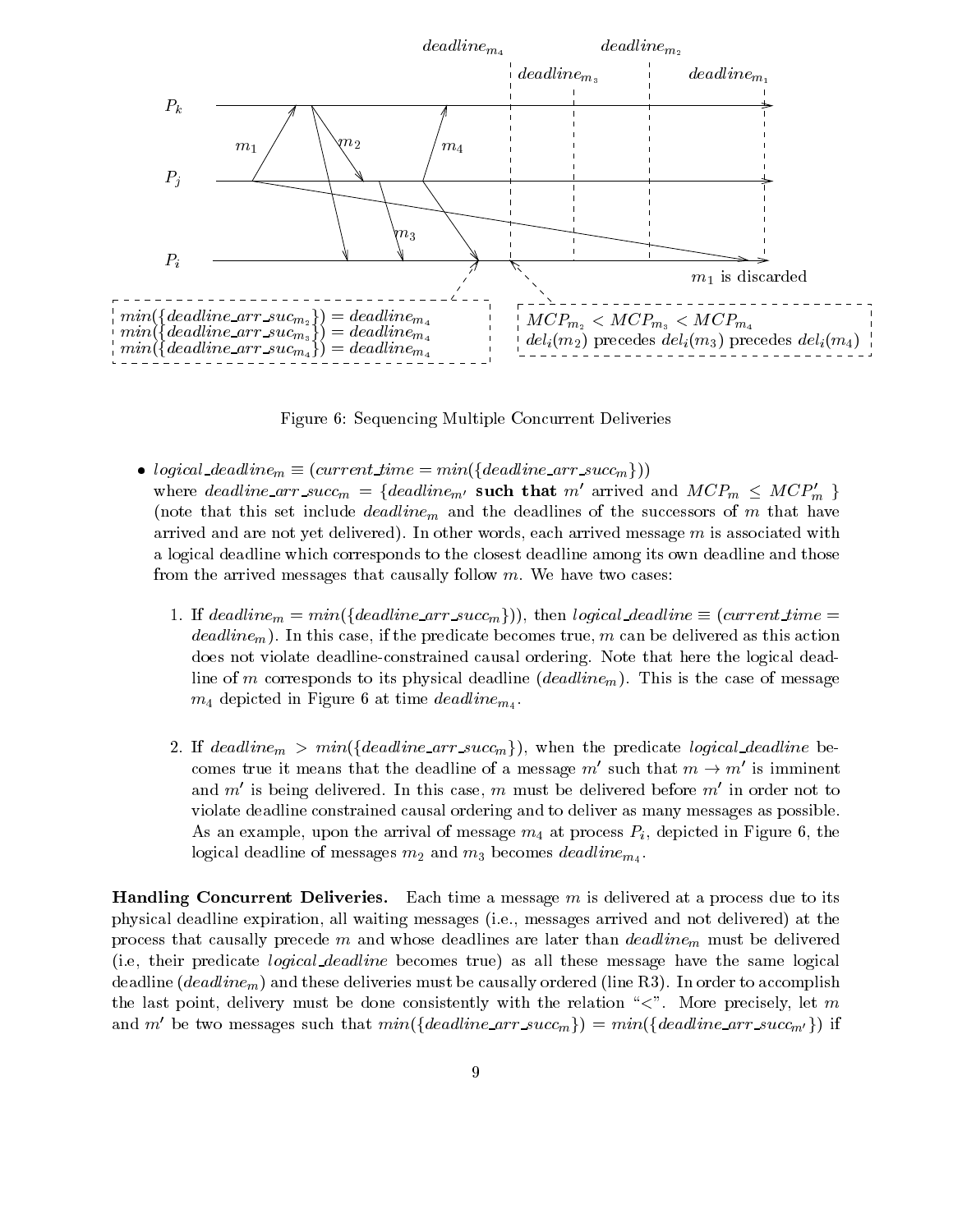Procedure broadcast $(m, deadline_m)$ (S1)  $send_time_m \leftarrow current_time;$ (S2)  $VC<sub>i</sub>[i] \leftarrow send_time<sub>m</sub> od;$ (S3) let  $VC_m = VC_i$ ; (S4)  $\forall j \in \mathcal{P}$  do send(m, deadline<sub>m</sub>,  $VC_m$ ) od When  $(m, deadline_m, VC_m)$  is received from  $P_i$ : let Deadline\_arr\_succ<sub>m</sub>  $\equiv$  {deadline<sub>m'</sub> such that m' arrived and  $VC_m \leq VC_{m'}$ }; let too late  $\equiv$  (deadline<sub>m</sub>  $\lt$  current time); let logical deadline<sub>m</sub>  $\equiv$  (current time  $= min({De}a$ dline arr succ<sub>m</sub>})); let  $Del\_viol\_CO \equiv (VC_m[j] \le VC_i[j]);$ let  $Del\_ok \equiv ((VC_i[j] < VC_m[j]) \ \wedge \ (\forall x \neq j : (VC_m[x] \leq VC_i[x]))$ ; (R1) if too late  $\vee$  Del\_viol\_CO then discard(m) (R2) else wait  $(Del \ ok \ V \ logical \ deadline_m)$  DC(m); % If the delivery conditions of m1 and m2 become simultaneously true  $%$ % and if  $VC_{m1}$  <  $VC_{m2}$ , deliver m1 before m2 % (R3)  $\forall x : VC_i[x] \leftarrow max(VC_i[x], VC_m[x]);$ (R4) Delivery of m to  $P_i$  % Event  $del_i(m)$  % (R5) endif

Figure 7: A Broadcast Deadline-Constrained Causal Order Protocol

 $MCP_m < MCP_{m'}$ , then the delivery of m must precede the delivery of m'.

As an example, Figure 6 shows at time  $deadline_{m_4}$  messages  $m_2$ ,  $m_3$  and  $m_4$  have to be delivered as they have the same logical deadline. The delivery sequence will occur in that order as  $MCP_{m2}$  <  $MCP_{m_3} < MCP_{m_4}.$ 

### $\overline{4}$ 4 A Protocol for Broadcast Causal Order

The protocol shown in the previous section suffers from the pitfall of the logical timestamping techmque: to ensure causal order, the dimension of the matrix piggybacked on messages is  $O(n^2/140)$ . This complexity can be reduced to  $O(n)$  if we consider broadcast communication among processes.

In this section we show a simple protocol derived from the one of the the previous section. We assume hence that each message is sent to all the processes (including the sender itself) in the distributed system. As far as events of the underlying system and the definition of a delivery condition associated with each message are concerned everything said in the previous section still holds.

Since each non-lost message arrives at all the processes, data structures and the protocol result simplified. In particular, in each process, each row of the array  $MCP$  will have the same value. Hence, in each process, we can replace  $MCP$  array with the following vector  $VC$ :

 $VC_i[x] : array[1...n]$  of time;

where the variable  $VC<sub>i</sub>[x]$  represents the knowledge of process  $P<sub>i</sub>$  about the sending time of the last message broadcasted by  $P_x$  and  $VC_m < VC_{m'} \Leftrightarrow \forall x :: VC_m[x] \le VC_{m'}[x] \wedge \exists y : VC_m[y] <$  $VC_{m'}[y]$ . The other data structures do not change. The new protocol for deadline-constrained causal broadcast is shown in Figure 7.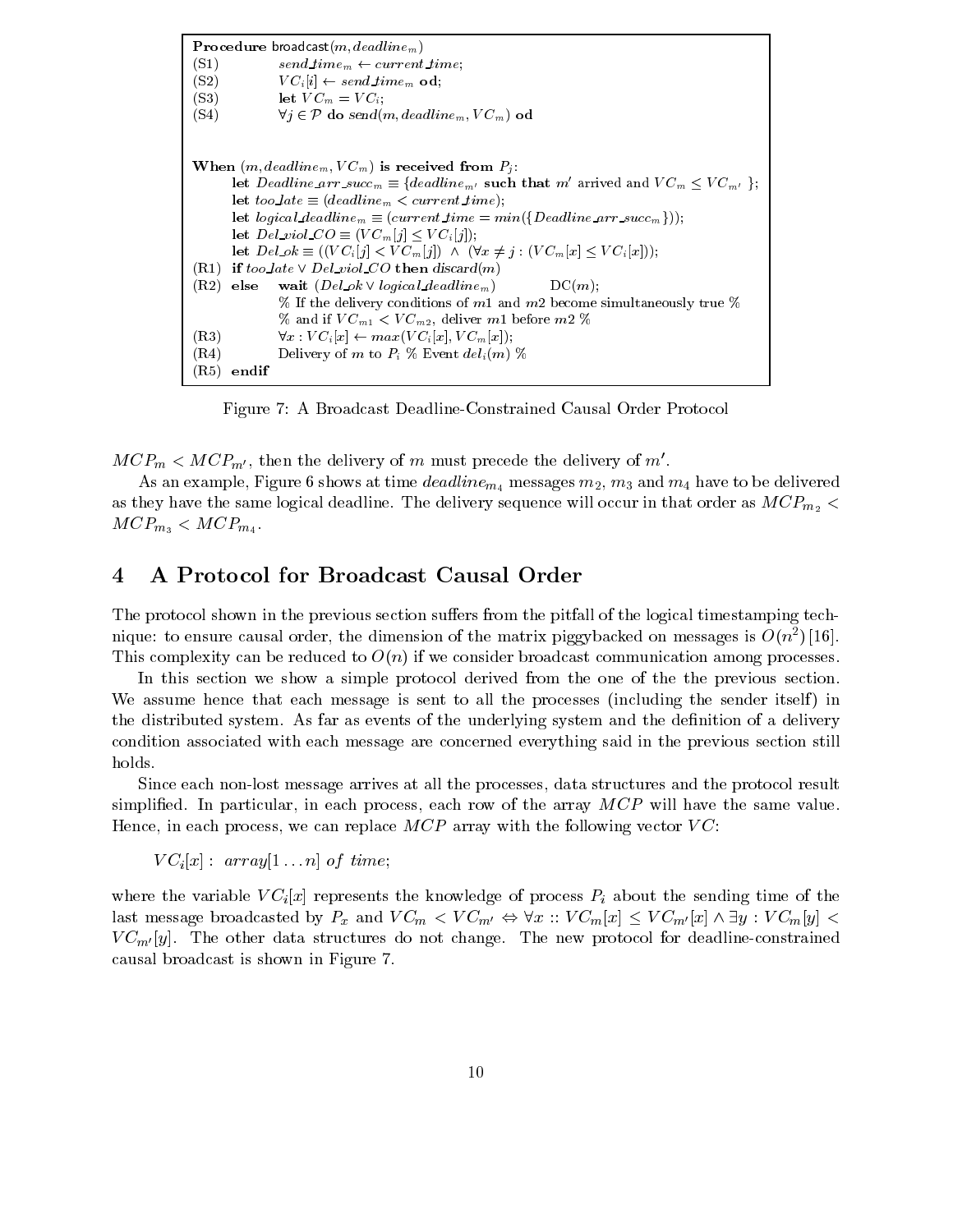### **Conclusion**  $\overline{5}$

In the context of broadcast communication, the deadline-constrained causal ordering abstraction matches the requirements of soft-real time applications, where some messages may be dropped in favor of delivering others according to their deadlines. However, the flow of information must preserve the causal dependency even though part of the information can be lost or discarded when it violates the real-time constraints. As deadline constrained causal ordering is a generalization of  $\Delta$ -causal ordering it can be used in distributed multimedia real-time applications. Moreover, as it is possible to specify a distinct deadline for each message, deadline constrained causal ordering matches requirements of another important class of distributed application, namely distributed trading systems. These applications need a communication protocol that is able to deliver messages within their deadlines and, possibly, without violating their causal sending order.

In this paper, we introduced two efficient deadline-constrained causal ordering protocols in the context of multicast and broadcast communication. Each message <sup>m</sup> carries control data that allows it to be delivered to the destination process as soon as each message belonging to its past has been delivered or as soon it is about to miss its deadline.

## References

- [1] F. Adelstein, M. Singhal. Real-Time Causal Message Ordering in Multimedia Systems. In Proc. 15th IEEE International Conference on Distributed Computing Systems, pp.36-43, IEEE press, 1995.
- [2] Baldoni R., A Positive Acknowledgment Protocol for Causal Broadcasting. IEEE Transactions on Computers, 47(12): 1341-1350, 1998.
- [3] R. Baldoni, A. Mostefaoui, and M. Raynal. Causal Delivery of Messages with Real-Time Data in unreliable Networks. Real-Time Systems Journal, vol.10(3), pp.245-262, 1996.
- [4] R. Baldoni, R. Prakash, M. Raynal, and M. Singhal. Efficient  $\Delta$ -Causal Broadcasting Journal of Computer Systems Science and Engineering, vol.13(5), pp.263-270, 1998.
- [5] K. Birman and T. Joseph. Reliable Communication in the Presence of Failures. ACM Transactions on Computer Systems, vol.5(1), pp.47-76, 1987.
- [6] A. Casimiro and P. Verissimo. Timing Failure Detection with a Timely Computing Base. 3rd European Research Seminar on Advances in Distributed Systems (ERSADS'99), Madeira Island, Portugal, April 23-28, 1999.
- [7] D. Ferrari. Clients Requirements for Real-Time Communication Services. IEEE Communication Magazine, pp.65-72, 1990.
- [8] R. Gusella and S. Zatti. The Accuracy of the Clock Synchronization Achieved by TEMPO in Berkeley UNIX 4.3BSD. IEEE Transactions on Software Engineering, vol.15(7), pp.847-853, 1989.
- [9] T. Houdoin and D. Bonjour. ATM and AAL Layer Issues Concerning Multimedia Applications. Annals of Telecommunications, vol.49(5), pp.230-240, 1994.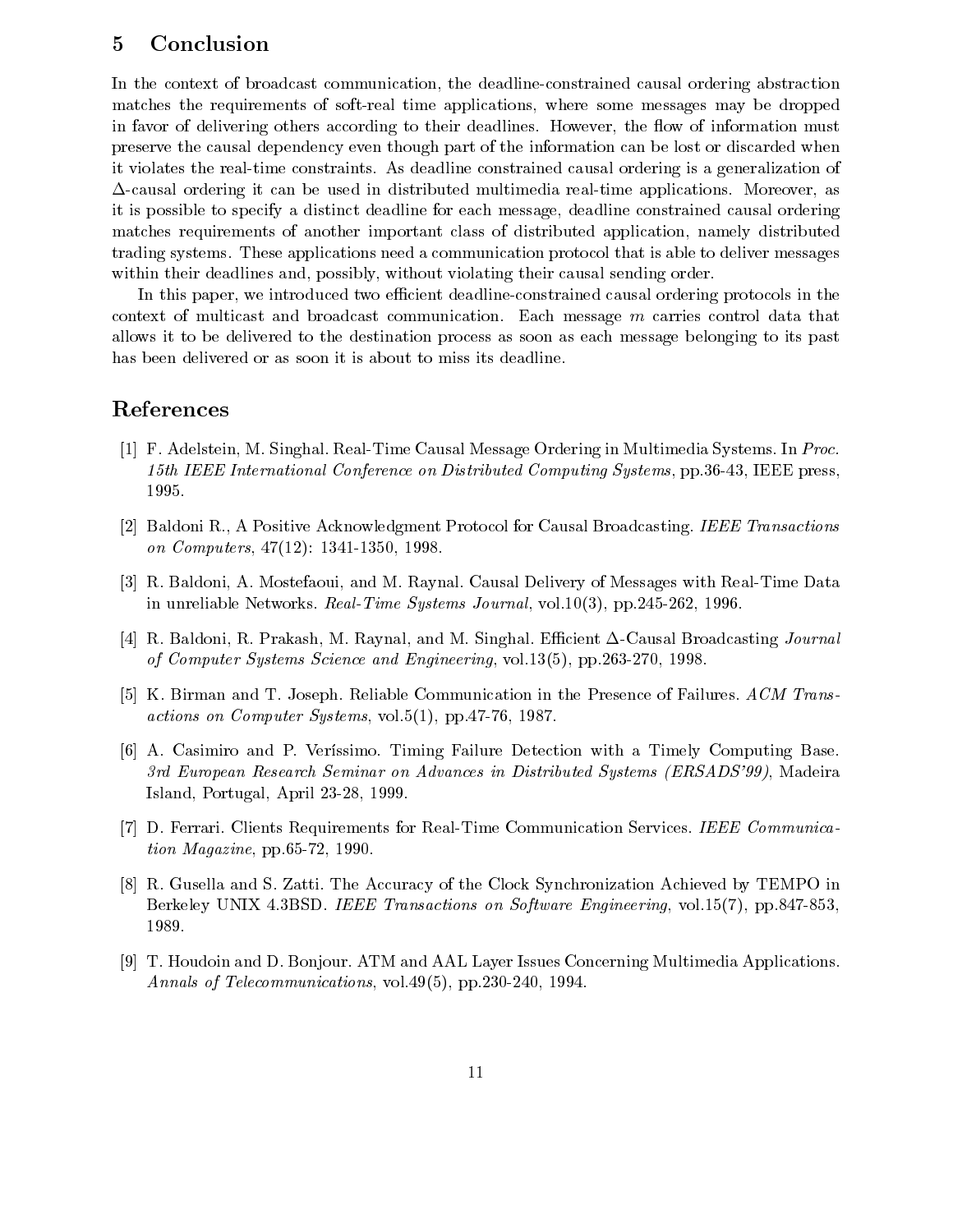- [10] K. Jeffay, D.L. Stone, and F.D. Smith. Transport and Display Mechanisms for Multimedia Conferencing Across Packet Switched Networks. Computer Networks, vol.26, pp.1281-1304, 1994.
- [11] H. Kopetz and W. Ochsenreiter. Clock Synchronization in Distributed Real-Time Systems. IEEE Transactions on Computers, vol.(8), pp.933-940, 1987.
- [12] L. Lamport. Time, Clocks and the Ordering of Events in a Distributed Systems. Communications of the ACM, vol.21(7), pp.558-565, 1978.
- [13] F. Mattern. Virtual Time and Global States of Distributed Systems. In Cosnard, Quinton, Raynal and Robert Editors, Proc. International Workshop on Parallel and Distributed Algorithms, LNCS series, pp.215-226, North Holland, 1989.
- [14] R. Prakash, M. Raynal, and M. Singhal. An Adaptive Causal Ordering Algorithm Suited to Mobile Computing Environments. Journal of Parallel and Distributed Computing, vol. 41, pp.190-204, March 1997.
- [15] K. Ravindran and V. Bansal. Delay compensation protocols for synchronization of multimedia data streams. IEEE Transactions on Knowledge and Data Engineering, nvol. 5(4), pp.574-589, 1993.
- [16] M. Raynal, A. Schiper, and S. Toueg. The causal Ordering Abstraction and a Simple Way to Implement it. Information Processing Letters, vol.39, pp.343-350, 1991.
- [17] P. Verissimo. Ordering and Timeliness Requirements of Dependable Real-Time Programs. Real-time Systems Journal, vol.  $7(1)$ , pp. 105-128, 1994.
- [18] P. Veríssimo, L. Rodrigues, and A. Casimiro CesiumSpray: a Precise and Accurate Global Time Service for Large-scale Systems. Real-time Systems Journal, vol.12(3), pp.243-294, 1998.
- [19] P. Verssimo and M. Raynal. Time in Distributed Systems: Models and Algorithms. To appear in Advances in Large Scale Distributed Computing, Springer-Verlag (LNCS Series).
- [20] I. Wakeman. Packetized Video: Options for Interaction Between the User, the Network and the Codec. The Computer Journal, vol.36(1), pp.55-66, 1993.
- [21] R. Yavatkar. MCP: a Protocol for Coordination and Temporal Synchronization in Multimedia Collaborative Applications. In Proc. 12th IEEE International Conference on Distributed Computing Systems, pp.606-613, IEEE press, 1992.

## Appendix: Correctness Proof

To prove that our algorithm guarantees deadlined-constrained causal order, we use two steps. In the first one we show that all messages received within their deadlines and whose delivery does not violate causal ordering with respect to already delivered messages, will be delivered within their deadlines and the other messages will be discarded *(liveness property)*. Secondly, we prove that all delivery events respect causal order (safety property).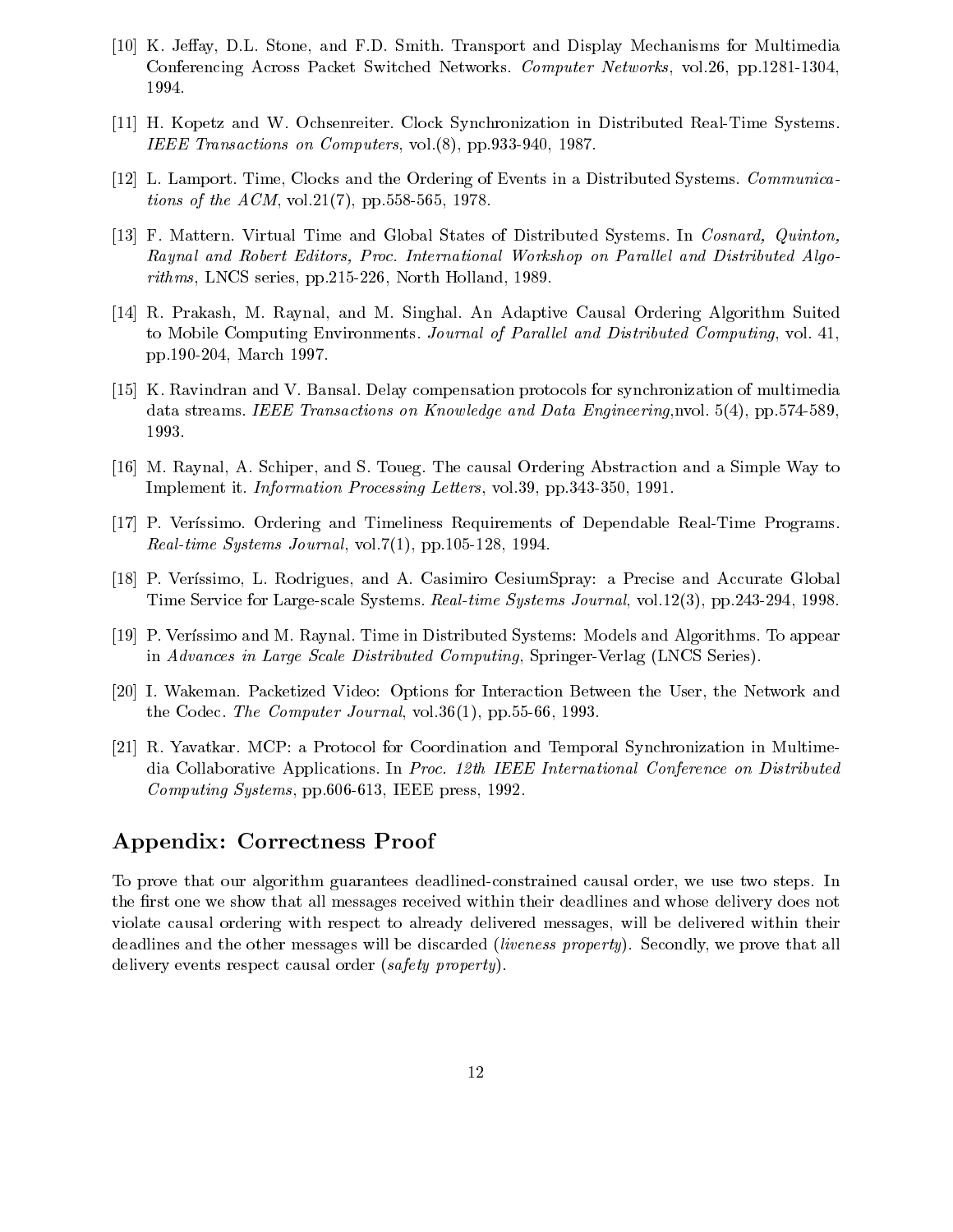## Liveness

Before proving liveness property, let us remark that, from the definition of MCP array and from the assumptions on the minimum delay between two any communication events in any process  $(T_p)$ and the minimum transmission delay  $(T_c)$  of any message with respect to the precision and the granularity of the virtual global time (see Section 2.3), the following relation holds for each message  $m\colon$ 

$$
send\_time_m \ge MCP_m[x, y] \quad \forall \ (x, y)
$$
 (P)

Note that this relation holds even at start-up time of the protocol since  $MCP_m$ 's components are initialized to a value lower than the value of the variable *current time* (see Section 3).

Theorem (Internetal in) Also messages arrived after the expiration of them abaditives or whose the control or whose delivery would cause a causality violation will be discarded and  $(ii)$  all messages arrived within their deadlines and whose deliveries do not violate causal ordering will be delivered within their dead lines.

Proof (Sketch) Point <sup>i</sup> follows from the test (line R1) of the protocol of Figure 5.

Point *ii* is proved by contradiction. Suppose that there exists a message  $m$  that arrived within its deadline  $(deadline<sub>m</sub>)$  and has not been delivered within its deadline. Hence, on its deadline, from the delivery condition (line R3), the following condition NDC follows when considering  $MCP_m[j, i] = send\_time_m$ 

$$
\exists x : (MCP_m[x, i] > MCP_i[x, i]) \land (MCP_m[x, i] > current\_time - (deadline_m - send\_time_m))
$$
(NDC)

On the deadline of message m we have: current time  $= deadline_m$ . So the second term of NDC becomes:  $\exists x : (MCP_m[x, i] > send_time_m)$ . But this contradicts property P.

Hence the only reason for not delivering m is: multiple  $DC(m)$ s, related to messages  $m_1,\ldots m_k$ with  $k > 1$ , become true simultaneously and there is the following situation.  $MCP_{m_n} < MCP_{m_n}$ and  $MCP_{m_q} < MCP_{m_p}$  for some q and p in  $\{1,\ldots k\}$ . This is clearly impossible because the relation  $\lt$  defines a partial order on the set of all matrices  $MCP$ .

It follows that, at the deadline of an arrived message  $m$ , NDC is false contradicting our initial assumption. Therefore for any message  $m$  (not discarded at line R1), its delivery will be executed before its deadline expires. <sup>2</sup>

## Safety

**Lemma 1** Each variable  $MCP_i[x, y]$  ( $\forall i, x, y$ ) does not decrease.

The proof follows directly from the protocol (lines S2 and R7).

 $-$  -------  $-$  consider a pair of messages m1 and m2 sent respectively by Pi and Pj such that m1  $$ has been sent to  $P_l$ . We have: send $(m1) \rightarrow send(m2) \Rightarrow MCP_{m1} < MCP_{m2}$  with  $MCP_{m1}[i,l] \leq$ send\_time<sub>m1</sub>  $\leq MCP_{m2}[i, l].$ 

Proof Label the happened before relation between two send events send(m1) and send(m2) by a non-negative integer k in the following way; k represents the number of messages that establish the causal path from send(m1) to send(m2) (by definition k does not include m1). So, we have: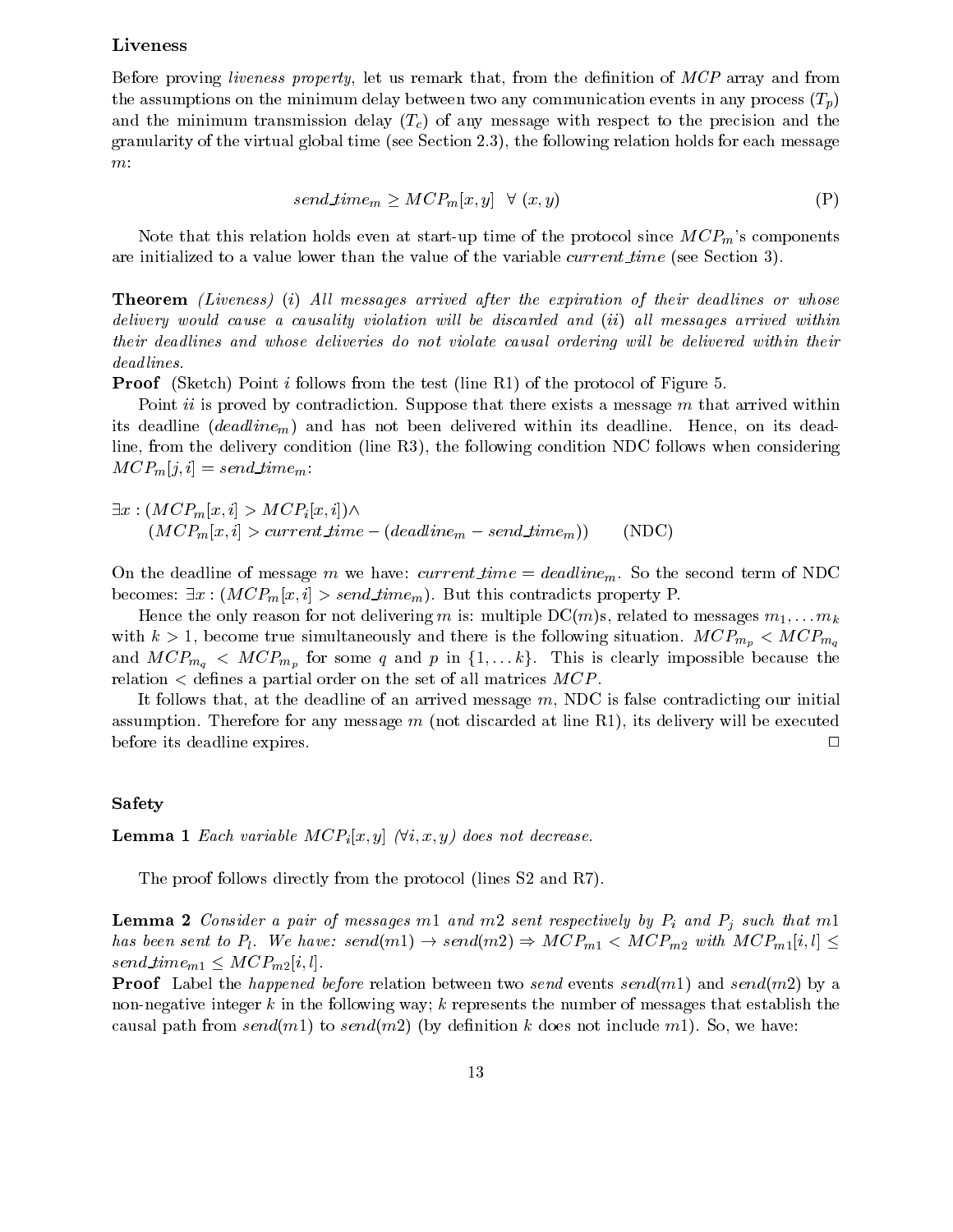- send(m1)  $\rightarrow$  send(m2) if m1 and m2 have the same sender or the sender of m2 has been delivered  $m1$  before sending  $m2$  (see Figure 8.a and Figure 8.b).
- send(m1)  $\stackrel{\sim}{\rightarrow}$  send(m2) iff  $\exists m' : send(m1) \stackrel{\sim}{\rightarrow} send(m')$  and send(m')  $\stackrel{\sim}{\rightarrow} send(m2)$ .

The lemma is proved by induction on k. Remember that  $P_i$  (resp.  $P_j$ ) is the sender of m1 (resp.  $m2$ ) and  $P<sub>l</sub>$  is the destination process of m1.

1.  $k = 0$  (*m*1 and *m*2 have the same sender  $P_i = P_j$ , Figure 8.a).

At the sending of m1, we have (definition of send time<sub>m1</sub>, lines 4 and 6): send time<sub>m1</sub> =  $MCP_i[i, l] = current_time$ . So at the sending of m2 by  $P_i$ , as  $MCP_i[i, l]$  does not decrease (lemma L1), we have:  $MCP_{m2}[i, l] \geq send\_time_{m1}$ . From property P, it follows that  $MCP_{m1}[i, l] \leq send\_time_{m1} \leq MCP_{m2}[i, l].$ 

Further we have (because  $m_1$  and  $m_2$  have been sent by the same process, and by Lemma 1)  $\forall (x, y) : MCP_{m1}[x, y] \leq MCP_{m2}[x, y].$ 

2.  $k = 0$  (m1 and m2 have distinct senders  $P_i$  and  $P_j$ , and  $P_l = P_j$ , Figure 8.b).

 $P_i$  has been delivered m1 before sending m2; at the delivery of m1 to  $P_i(= P_i)$ , we have:  $MCP_l[i, l] = send\_time_{m1}$  (line 19).

At the sending of m2 by  $P_l$ , as  $MCP_l[i, l]$  does not decrease (lemma L1), we have:  $MCP_l[i, l]$  (=  $MCP_{m2}[i, l] \geq send\_time_{m1}$ . So, from property P, it follows that  $MCP_{m1}[i, l] \leq send\_time_{m1} \leq s$  $MCP_{m2}[i, l].$ 

Moreover, as  $\forall x, y : MCP<sub>l</sub>[x, y]$  does not decrease (lemma L1) and as m1 is delivered to  $P<sub>l</sub>$ (line 21) before m2 is sent by  $P_l$  (line 4), we have:  $\forall (x, y) : MCP_{m1}[x, y] \leq MCP_{m2}[x, y]$ .

- 3.  $k > 0$ .
	- i. send(m1)  $\rightarrow$  send(m'): By the induction hypothesis we have:  $MCP_{m1}[i, l] < send\_time_{m1} \leq MCP_{m'}[i, l]$  and

$$
\forall (x, y) : MCP_{m1}[x, y] \leq MCP_{m'}[x, y]
$$

 $\imath\imath. \; send(m') \rightarrow send(m2)$ : As  $k = 0$ , we have  $\forall (x, y) : MCP_{m'}[x, y] \leq MCP_{m2}[x, y]$ .

Then, the lemma follows from *i* and *ii*.

### Theorem Delivery Events Respect Causal Order

Proof (sketch) Let us consider two messages m1 and m2 sent to process Pl respectively by processes  $P_i$  and  $P_j$  and let us suppose that they have been delivered out of causal order (i.e., send(m1)  $\rightarrow$ send(m2) and deliver(m2)  $\rightarrow$  deliver(m1)). When m2 is delivered to  $P_l$ , its delivery condition  $(DC(m2))$ , line R3) requires one of these two conditions at process  $P_l$  be true:  $MCP_{m2}[i, l] \leq$  $MCP_l[i, l] \vee current_time = min(Deadline\_arr\_succ).$